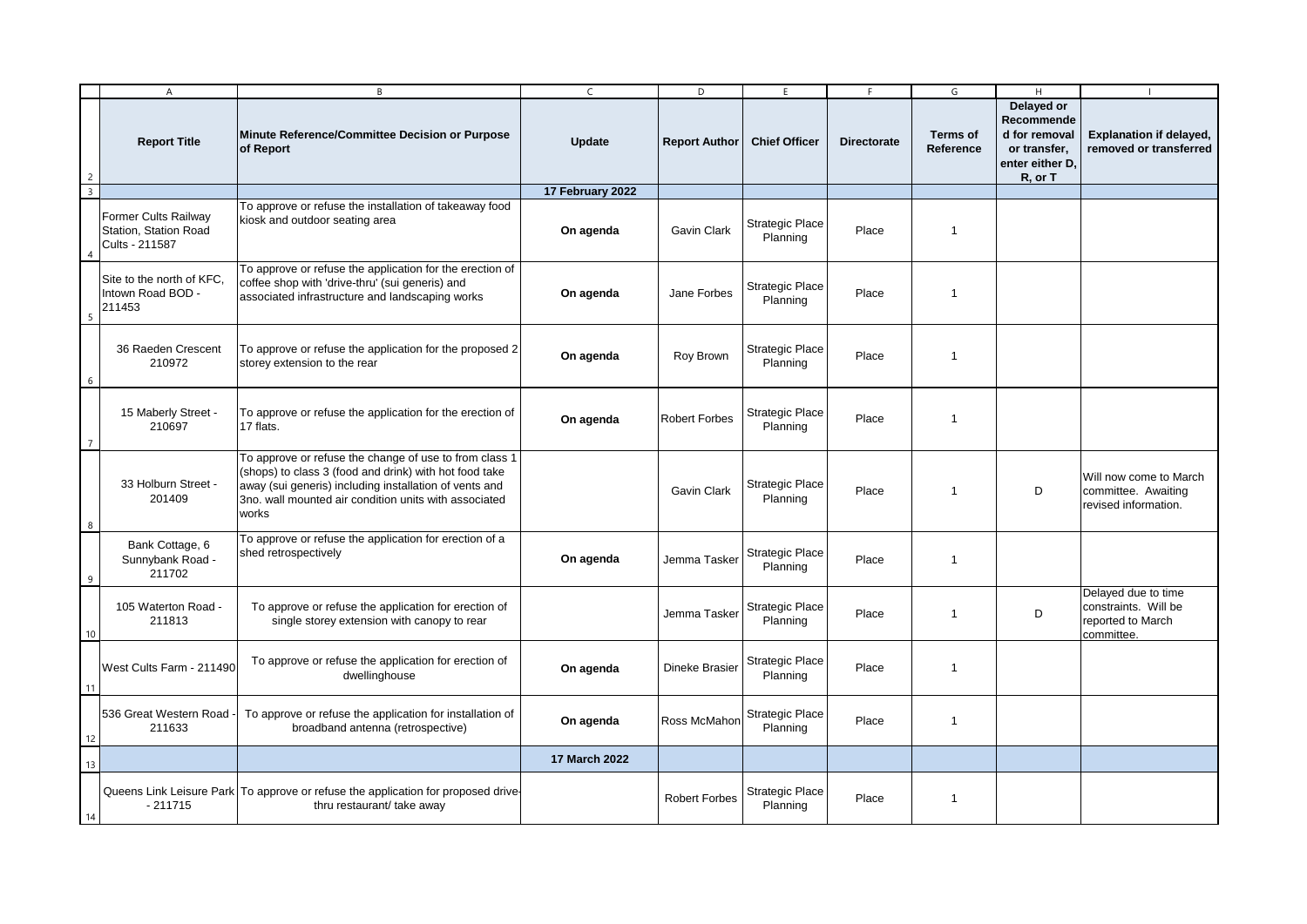|                | $\overline{A}$                                   | B                                                                                                                                                                                                                                                                                                                                                                                                          | $\mathsf{C}$                                                                   | D                     | E.                                 | F                  | G                            | H                                                                                       |                                                          |
|----------------|--------------------------------------------------|------------------------------------------------------------------------------------------------------------------------------------------------------------------------------------------------------------------------------------------------------------------------------------------------------------------------------------------------------------------------------------------------------------|--------------------------------------------------------------------------------|-----------------------|------------------------------------|--------------------|------------------------------|-----------------------------------------------------------------------------------------|----------------------------------------------------------|
| $\overline{c}$ | <b>Report Title</b>                              | Minute Reference/Committee Decision or Purpose<br>of Report                                                                                                                                                                                                                                                                                                                                                | Update                                                                         | <b>Report Author</b>  | <b>Chief Officer</b>               | <b>Directorate</b> | <b>Terms of</b><br>Reference | Delayed or<br>Recommende<br>d for removal<br>or transfer,<br>enter either D.<br>R, or T | <b>Explanation if delayed,</b><br>removed or transferred |
| 15             | Prime Four Development<br>Framework              | Updated DF for the remaining part of Prime Four<br><b>Business Park</b>                                                                                                                                                                                                                                                                                                                                    |                                                                                | Laura<br>Robertson    | Strategic Place<br>Planning        | Place              | $\mathbf{1}$                 |                                                                                         |                                                          |
| 16             |                                                  |                                                                                                                                                                                                                                                                                                                                                                                                            | <b>Future applications to</b><br>PDMC (date of meeting<br>yet to be finalised. |                       |                                    |                    |                              |                                                                                         |                                                          |
| 17             | Orchard Cottage, 1 The<br>Orchard                | To approve or refuse the application for replacement<br>windows                                                                                                                                                                                                                                                                                                                                            |                                                                                | <b>Dineke Brasier</b> | <b>Strategic Place</b><br>Planning | Place              | $\mathbf{1}$                 |                                                                                         |                                                          |
| 18             | OP51. Peterculter -<br>190314                    | To approve or refuse the proposed residential<br>development including mix of private, affordable and<br>retirement housing consisting of approximately 49<br>homes with associated access roads and landscaping.                                                                                                                                                                                          |                                                                                | Gavin Evans           | <b>Strategic Place</b><br>Planning | Place              | -1                           |                                                                                         |                                                          |
| 19             | Wellington Road Cove -<br>211072                 | To approve or refuse the application for residential<br>development (27 units)                                                                                                                                                                                                                                                                                                                             |                                                                                | <b>Robert Forbes</b>  | Strategic Place<br>Planning        | Place              | $\overline{1}$               |                                                                                         |                                                          |
| 20             | 56 Park Road - 211224                            | To approve or refuse the application for erection of 47<br>flats                                                                                                                                                                                                                                                                                                                                           |                                                                                | <b>Robert Forbes</b>  | Strategic Place<br>Planning        | Place              | 1                            |                                                                                         |                                                          |
| 21             | Millbank House - 211430                          | To approve or refuse the application for conversion to<br>form 10 flats                                                                                                                                                                                                                                                                                                                                    |                                                                                | <b>Robert Forbes</b>  | Strategic Place<br>Planning        | Place              | $\mathbf{1}$                 |                                                                                         |                                                          |
| 22             | <b>Former Treetops Hotel</b><br>site - 211528    | To approve or refuse the residential development of 89<br>units (including 25% affordable) comprising 54 houses<br>and 35 flats over 3, 4 and 6 storey blocks and<br>associated roads and parking, drainage infrastructure,<br>open space and landscaping.                                                                                                                                                 |                                                                                | Matthew<br>Easton     | <b>Strategic Place</b><br>Planning | Place              | $\mathbf 1$                  |                                                                                         |                                                          |
| 23             | Wallace Tower - DPP and<br>LBC 211613 and 211657 | To approve or refuse the application for Change of use<br>from residential dwelling (class 9) to mixed use (class 3)<br>and 4) including community cafe and ancillary office<br>accommodation; erection of 2 storey extension to form<br>additional seating areas to cafe; formation of access<br>ramp, external seating area and erection of bin store<br>with associated hard and soft landscaping works |                                                                                | Dineke Brasier        | <b>Strategic Place</b><br>Planning | Place              | -1                           |                                                                                         |                                                          |
| 24             | 26 Hollybank Place -<br>211807                   | To approve or refuse the application for demolition of<br>an existing commercial unit and erection of 11 no.<br>residential apartments over 4 storey with associated<br>hard and soft landscaping works                                                                                                                                                                                                    |                                                                                | Roy Brown             | <b>Strategic Place</b><br>Planning | Place              |                              |                                                                                         |                                                          |